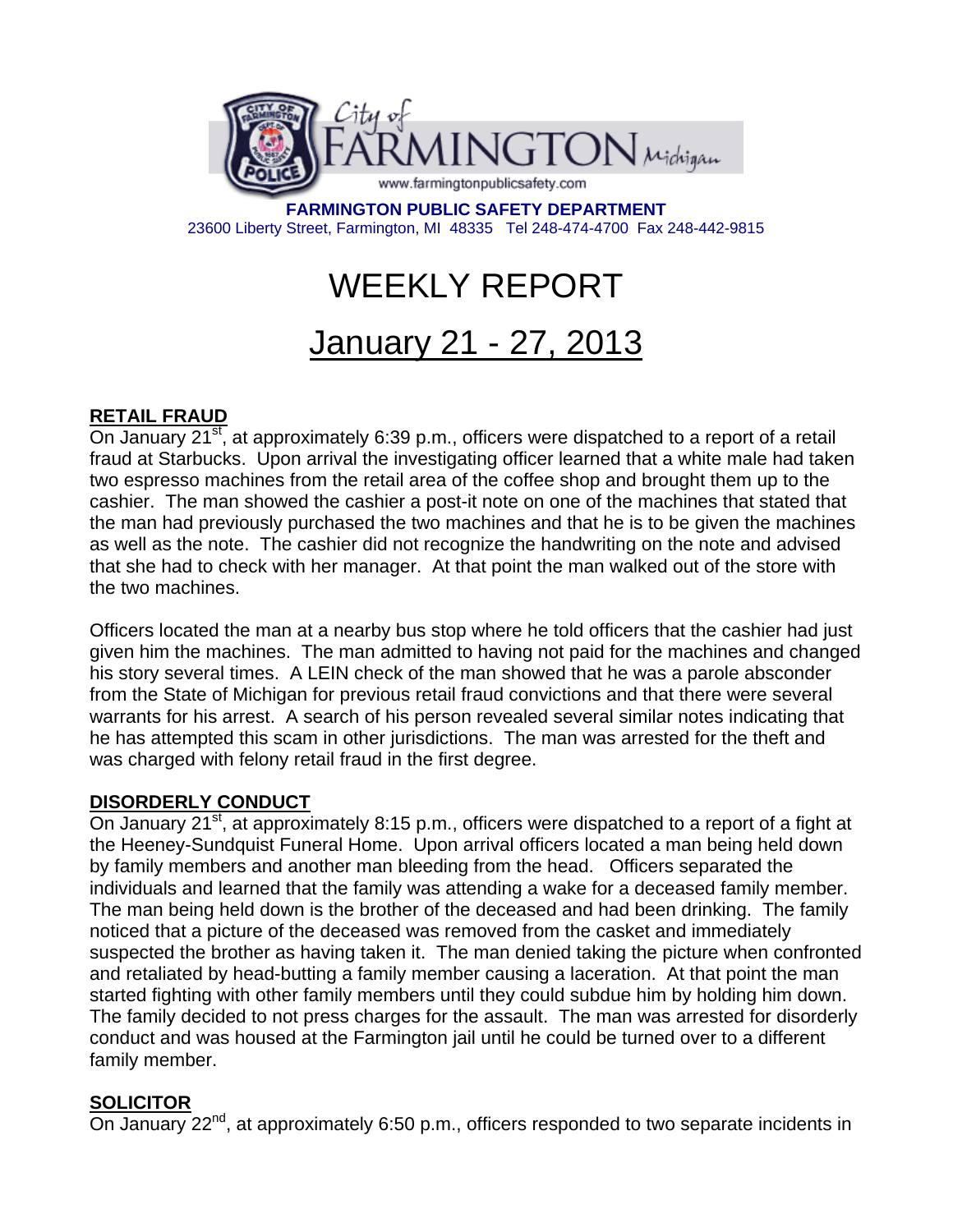Weekly Report January 21 – 27, 2013 Page 2

the Floral Park subdivision for an aggressive white male solicitor harassing residents. Upon arrival officers located the man on Floral Street going door to door attempting to sell Kirby vacuums. The man did not have a city issued permit for door to door sales. The man was issued a citation for soliciting without a permit.

#### **SUSPICIOUS CIRCUMSTANCE**

On January 22<sup>nd</sup>, at approximately 8:48 p.m., an officer was dispatched to a report of a possible breaking and entering at an apartment in the Drakeshire Apartment complex. Upon arrival the officer learned from the resident that she had come home to find her apartment door kicked in. The resident advised that nothing in the apartment was missing. The officer checked with the neighbors of the resident and learned that they had observed the resident's sixteen year old son kick in the door earlier in the day. The officer further learned from the resident that she does not allow her son to have a key to the apartment. The resident will address the issue with her son when he gets home.

#### **SUSPICIOUS CIRCUMSTANCE**

On January 22<sup>nd</sup>, at approximately 9:00 p.m., officers responded to the Cloverdale School for a report of a possible subject inside the building. Upon arrival officers met with the custodian who advised that she could hear voices from inside the building. Officers checked the building and located a toy that had been left on and making noises.

#### **DRIVING WHILE LICENSE SUSPENDED/ WARRANTS OTHER POLICE DEPARTMENT**

On January 23<sup>rd</sup>, while on patrol, an officer noticed an expired plate violation on a vehicle. Upon making a traffic stop on the vehicle, the driver was found to have a suspended driver's license, no vehicle insurance, along with several outstanding warrants out of other agencies for traffic violations. The driver was arrested, processed, and turned over to another agency on her warrants.

#### **SUSPICIOUS CIRCUMSTANCE**

On January  $25<sup>th</sup>$ , at approximately 8:44 p.m., officers responded to the Zap Zone for a report of a larceny of a video game. Upon arrival officers met with management who advised that one of their repeat customers, a twelve year old boy, had won an expensive video game from one of the machines. Since the video game is the top prize for the machine the customer was playing on, a picture was taken of the child with the game in order to be put up on the wall. The manager saw the twelve year old with the game all night, but after sometime the child came back to the manager and advised that three adolescent boys stole the game from him. The manager and the twelve year old searched the building for the kids but could not locate them. When the twelve year old's father returned to pick up the child, he was informed by management of what transpired. The father advised management that he does not want to press charges if the suspects are located and left the scene. A short while later the three suspects returned to the premises and had the video game in their possession. Officers spoke with the three suspects who denied stealing the game, but instead advised that they had bought the game from the twelve year old for twenty dollars worth of game tokens. Management advised officers that he does not know the name or contact information of the twelve year old or his father. Management banned the three suspects from Zap Zone and they were turned over to their parents.